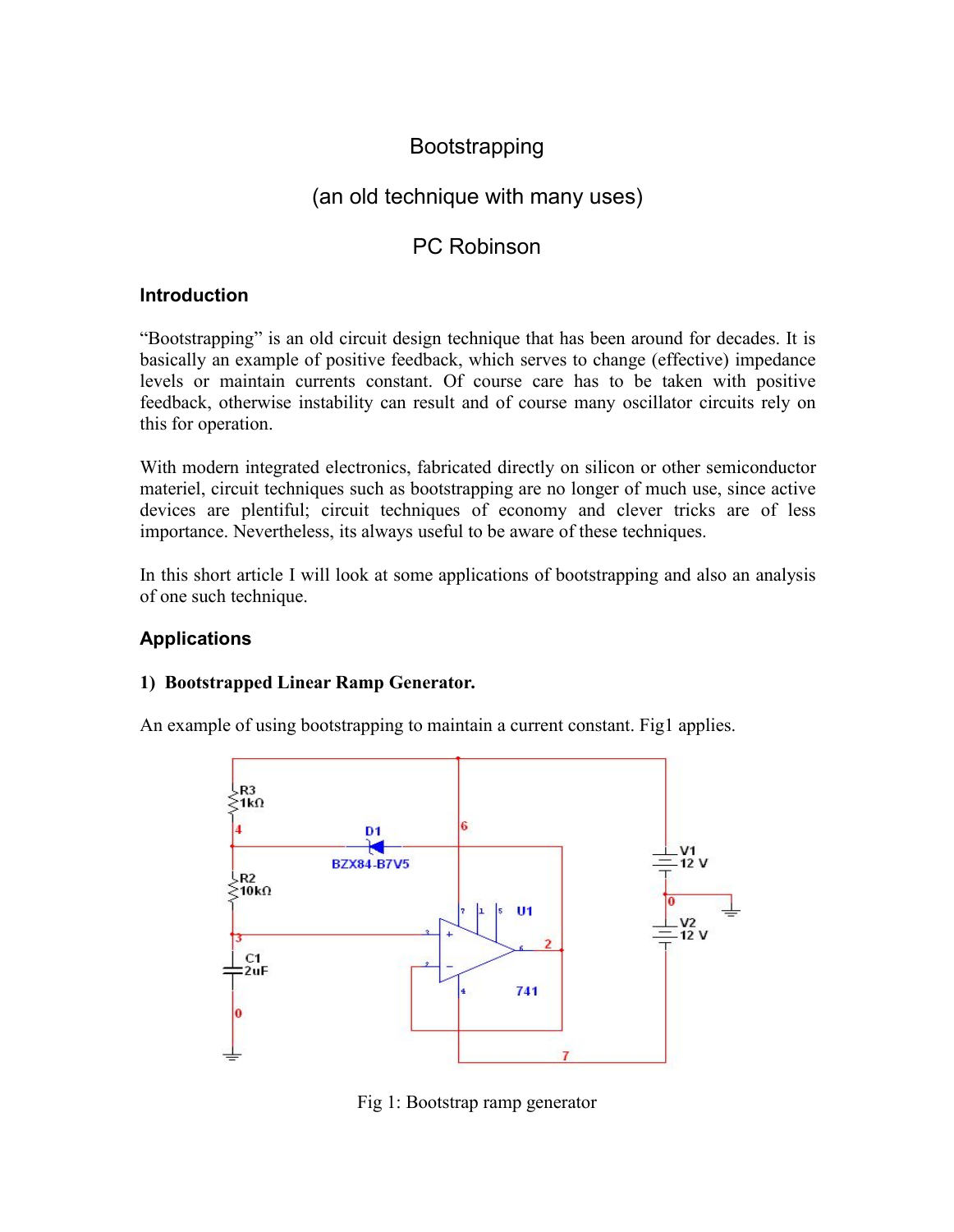Here, C1 charges towards the supply rail via R1 and R3. U1 is a unity gain, high impedance buffer. Hence if the potential on C1 changes by an amount delta V, then the amplifier output also changes by delta V. The Zener diode D1 is biased by R3 and the voltage across it is constant. Any change in bias current (due to delta V) just slides up and down the Zener characteristic. Therefore the potential at node 4 also changes by delta V. The potential difference across R2 is therefore maintained constant, resulting in a constant current supply to C1 - and hence a linear  $dV/dt$ . A switch across C1 resets the circuit (not shown).

This simple example nicely illustrates bootstrapping; the voltage at node 4 is "pulled up by its own boot straps" - ie the voltage at node 3, and thus maintains the potential difference across R2 constant. Therefore the expense of a constant current supply is saved just by the addition of D1

#### **2) Bootstrapped Tuned Circuit - Regeneration (or reaction)**

Early radio receivers of the TRF type relied on the Q of a tuned circuit to select signals. The later Superhetrodyne receiver design, uses a frequency changer, to convert all signals to a constant frequency. A narrowband amplifier (IF amplifier) is used to amplify the fixed frequency signals with good rejection of other unwanted signals.

The trick in the TRF Reciever, is to apply positive feedback to the tuned circuit (bootstrap) in order to reduce the circuit resistance and loading to achieve a higher Q and thus improve selectivity. Fig 2



Fig 2: Simple TRF. C4 applies regeneration to T1 and C3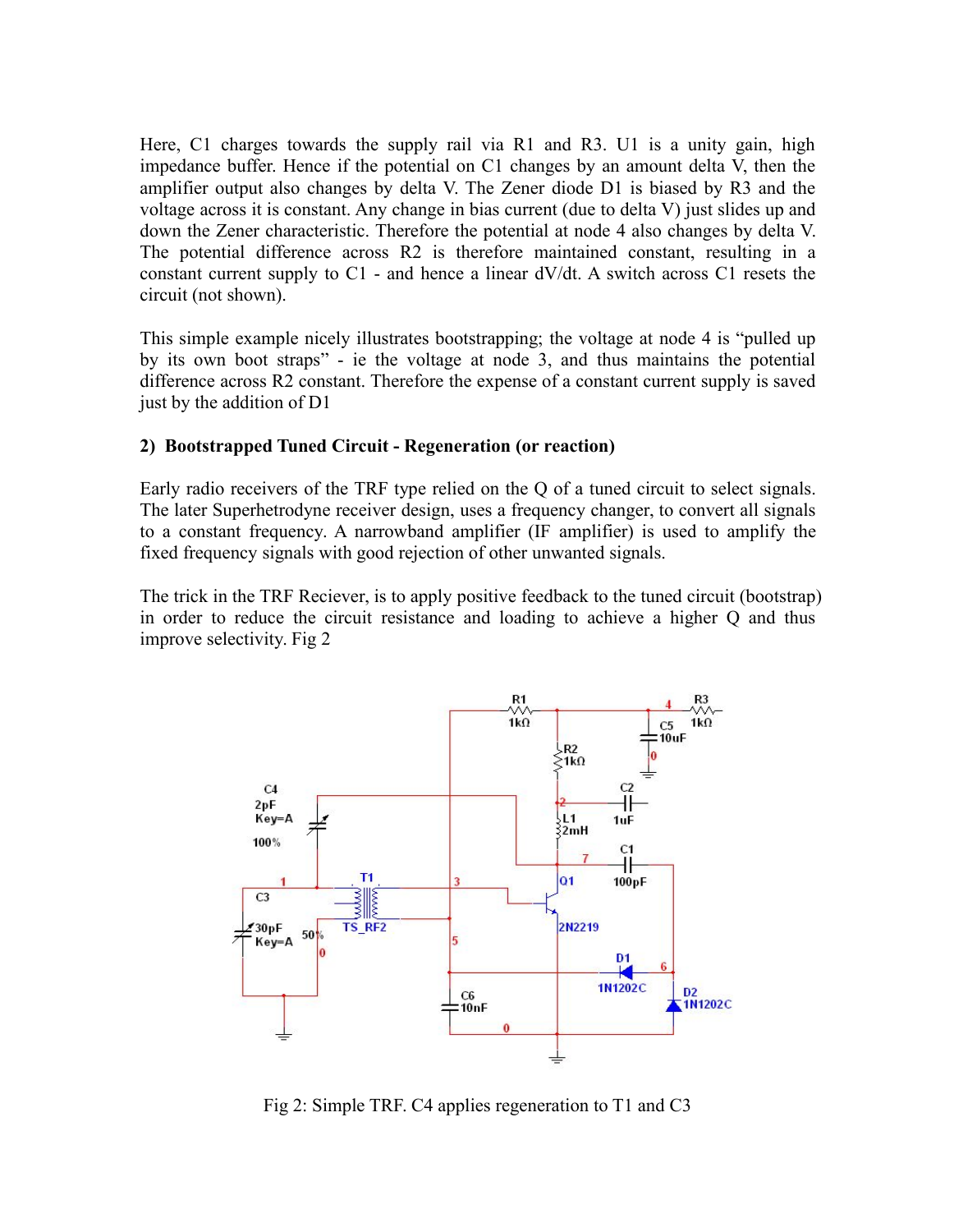The Q factor of C3 and T1 is limited by the loading effect of the transistor reflex stage and winding resistance of T1. The signal applied via C4 (adjusted for correct phase) acts to cancel the resistive loading effects which increases the Q. Note if too much feedback is applied, the circuit will oscillate. The analysis of this circuit is very interesting. The tuned circuit has a 2 nd order transfer function, and the feedback (reaction) reduces the damping factor and therefore increases the Q. Of course if too much feedback is applied and the damping factor becomes zero, oscillations will result. The performance is not as good as the Superhetrodyne, but the cost of a local oscillator plus mixer and IF amplifier is saved.

#### **3) Bootstrapped Load Resistance**

One of the problems designing multi-stage amplifier circuits, is that the input impedance of a subsequent stage will load the output impedance of the previous stage. Since the gain of a stage is given by gm x RL, then reduction of RL by loading will reduce the gain. Of course one can buffer a stage using a high input impedance emitter follower to minimise the effect, and in integrated circuits, extra transistors are plentiful. Alternatively in integrated circuits, an active load is used, utilising the Early voltage high impedance characteristic. However, simple Bootstrapping can again be used to increase the effective load impedance, compensating for the loading effect of the next stage. Fig 3 applies.



Fig 3: Bootstrapped First Stage Q1

In this circuit,  $Q1$  is a high gain common emitter stage, and if on its own, would have a stage gain of around 230 at room temperature. Unfortunately, the following stage Q2, directly coupled, loads the first stage, such that its gain is now only about 100. The second stage has a gain of approximately 5. Hence, whilst one would have wanted a gain of about 1000 overall, in practice this is in fact around 500 due to the loading effect.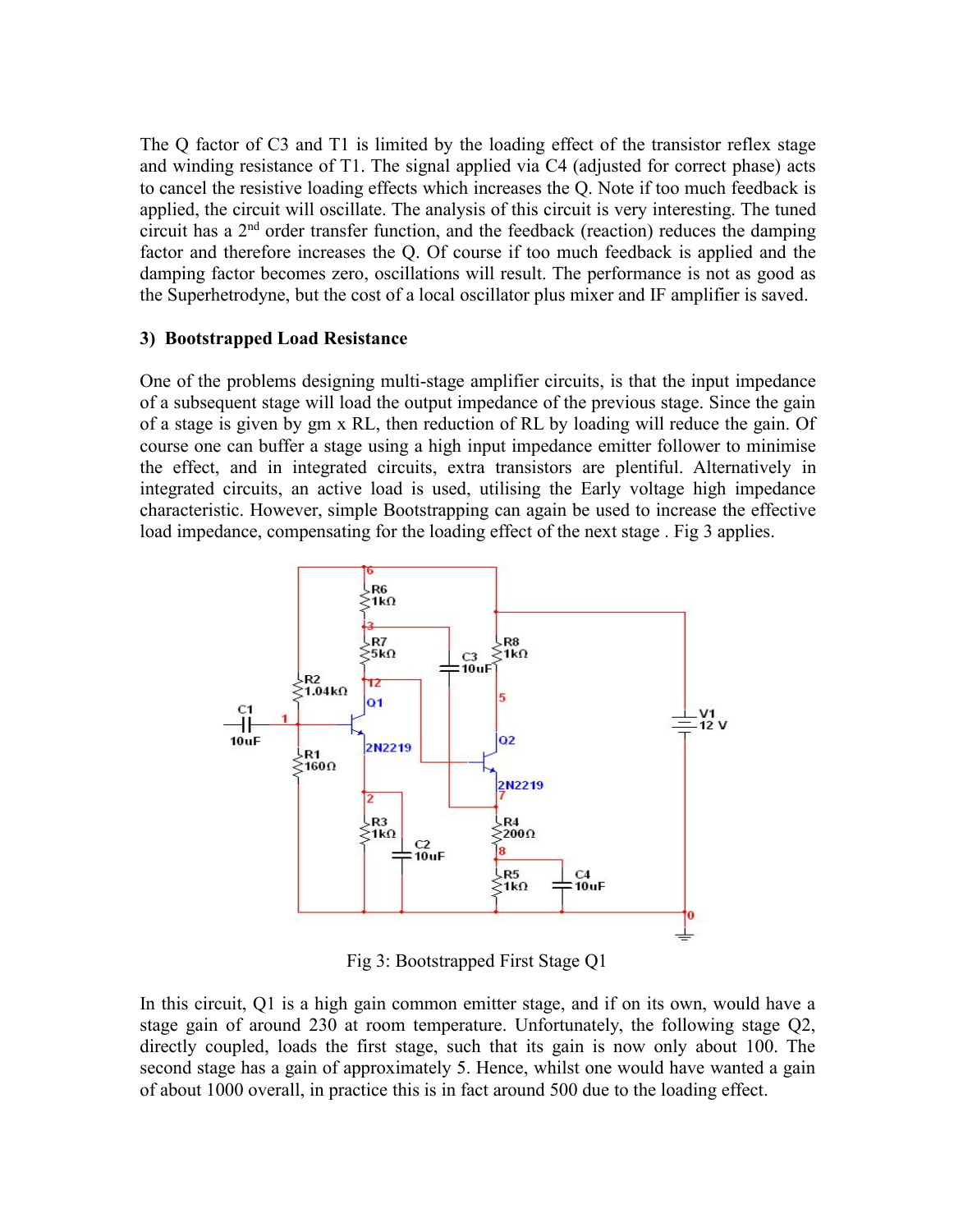The addition of C3, bootstraps resistor R7, increasing the overall gain to 1300. This illustrates the usefulness of the technique, with just the addition of a simple capacitor. The capacitor, DC blocks the connection, but applies a signal in phase to R7 and increases the *effective* load of R7 + R6. Lets see how it does this.

Consider the circuit in Fig 4



Fig 4 Bootstrap Analysis

With S open:

Let I be the current through R1, R2 and V2.

Hence

$$
I = \frac{V_1 - V_2}{R_1 + R_2}
$$

and so the Load for V2 is just

$$
R_{L1} = \frac{V_1 - V_2}{I}
$$

and substituting for I we get

$$
R_{L1} = R_1 + R_2
$$

simple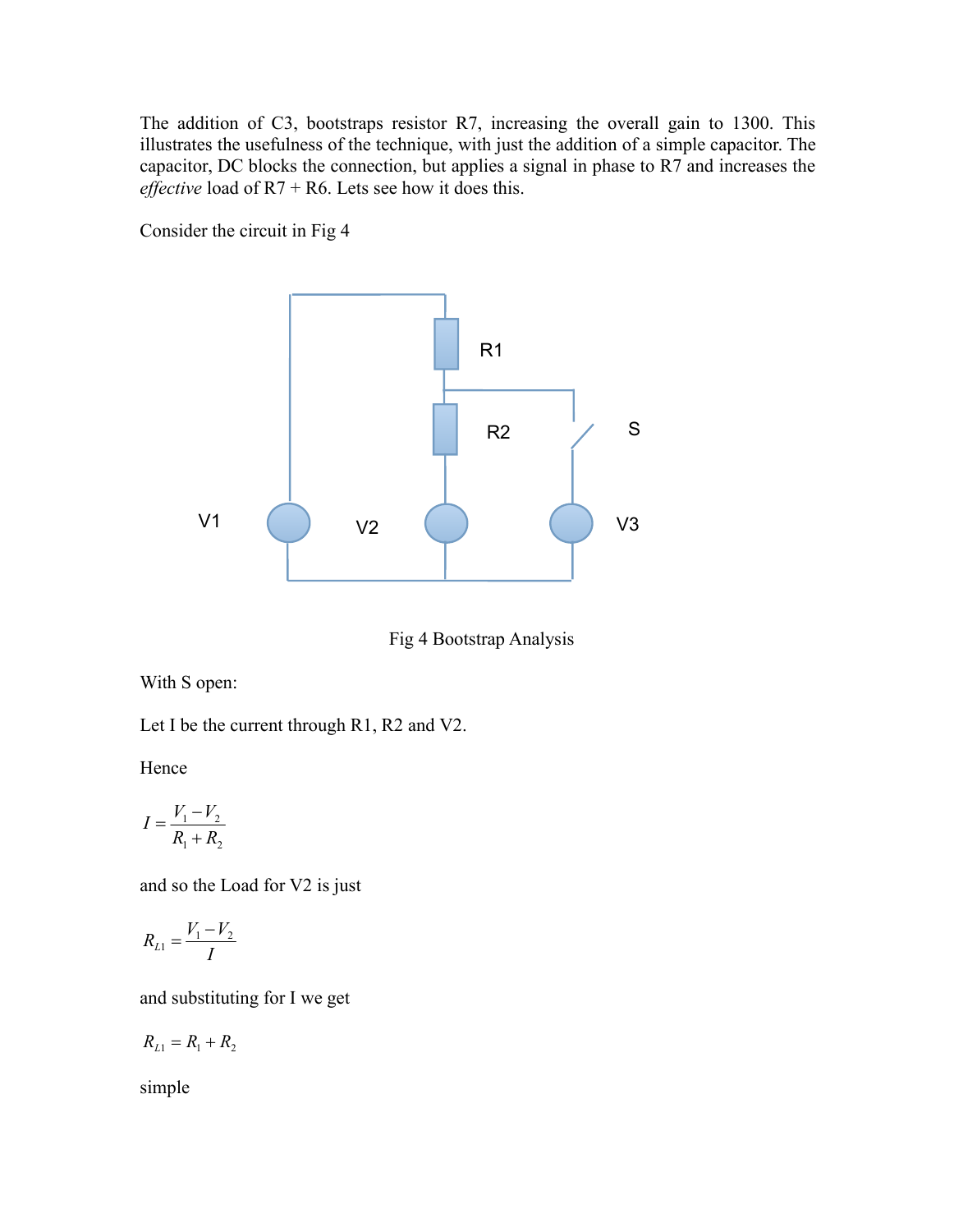Now with S closed and  $V3 < V2$ 

The current through S is

$$
I_s = \frac{V_1 - V_3}{R_1}
$$

And now I is:

$$
I = \frac{V_2 - V_3}{R_2}
$$

So the *effective* load seen by V2 is:

$$
R_{L2} = \frac{V_1 - V_2}{I}
$$

and substituting for I:

$$
R_{L2} = \frac{R_2(V_1 - V_2)}{V_2 - V_3}
$$

The ratio of RL2 to RL1 - i.e. after and before S closed is

$$
\frac{R_{L2}}{R_{L1}} = \frac{R_2(V_1 - V_2)}{(R_1 + R_2)(V_2 - V_3)}
$$

Now V3 is associated with V2 - that is signal fed back, so let

$$
V_3 = KV_2 \qquad \text{where } K < 1
$$

Hence

$$
\frac{R_{L2}}{R_{L1}} = \frac{R_2(V_1 - V_2)}{(R_1 + R_2)(V_2 - KV_2)}
$$

Lets try a few numbers to illustrate this.

Let  $V1 = 10v$ ,  $V2 = 5v$ ,  $K = 0.9$ ,  $R1 = 1k$ ,  $R2 = 4k$ 

So with S open, Load seen by V2 is

$$
R_{L1} = R_1 + R_2 = 4k + 1k = 5k
$$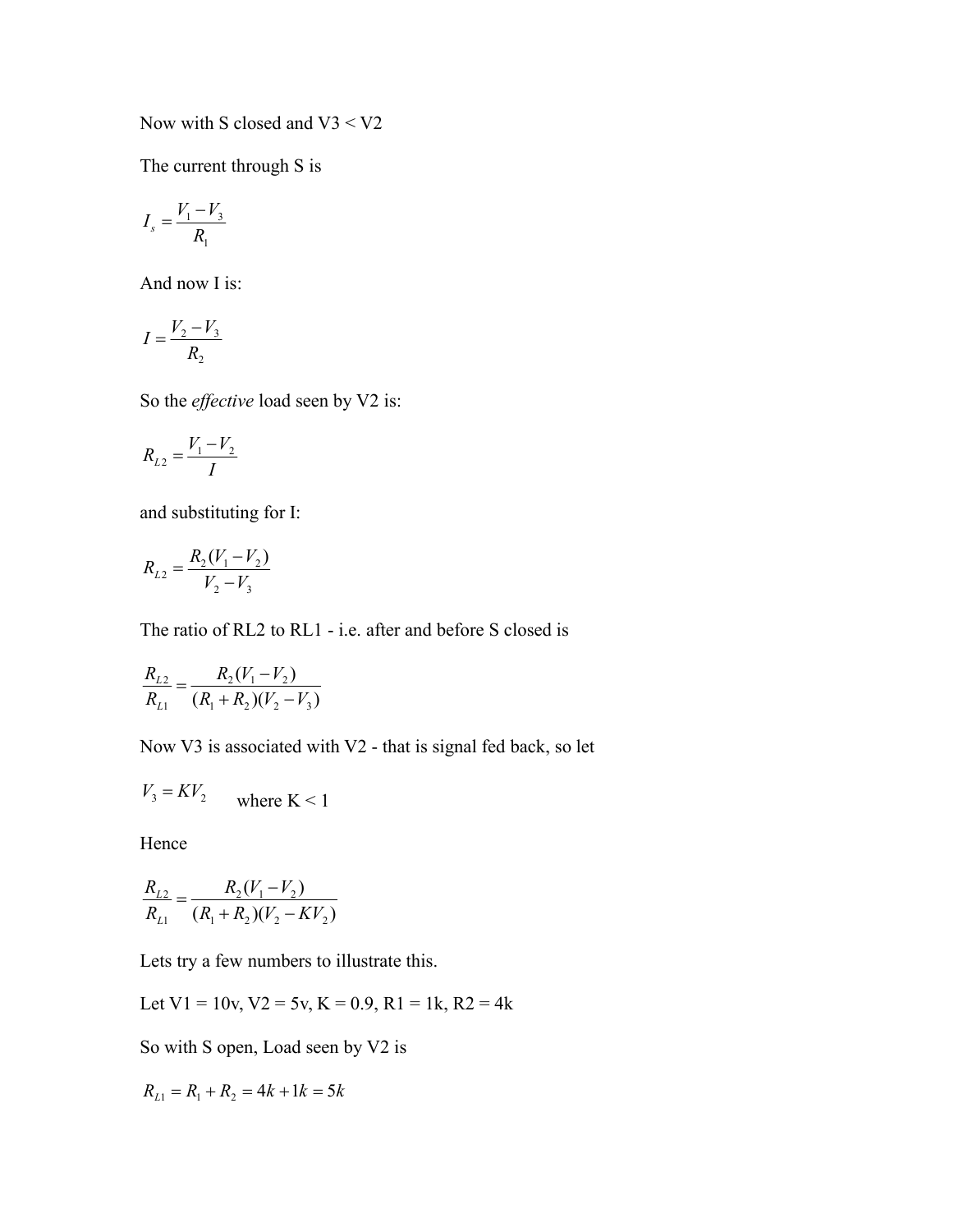Now close S

The ratio of the effective loads is now

$$
\frac{R_{L2}}{R_{L1}} = \frac{5k(10-5)}{(1k+5k)(5-0.9\times5)} = 8
$$

Hence the bootstrap has increased the effective load by 8 times in this example, that is  $8 \times$  $5k = 40k$ . Therefore the addition of a simple capacitor in Fig 3, more than compensates for the loading effect of Q2.

Note well, if  $K = 1$ , then  $(V2 - KV2) = 0$  - resulting in infinity (divide by zero) therefore the bootstrap voltage must always by less than the node being bootstrapped ie  $K < 1$ 

#### **4) Bootstrapped Input Resistance**

We can also use the bootstrap trick to increase the input impedance of a circuit. This is not really of interest since the wide use of MOSFET transistors makes this redundant.

Still here is a circuit for passing interest. Fig 5

Here R1 and R2 provide the bias network for the transistor. Unfortunately, it also shunts the input resistance (R1  $\pi$  // R2  $\pi$  // Rin). So we attempt to isolate Rin from the bias network by inserting a series resistor R3. The larger R3, the better the isolation from the shunting effect. We therefore bootstrap R3 by using the bootstrap capacitor C1. The effect of this should be apparent from the previous circuit. The input is applied to the base and sees an input resistance of Rin + R4. This would normally be shunted by R1  $//$  R2. The bootstrapped resistor R3 greatly reduces the shunting effect.



Fig 5: Bootstrapped Input